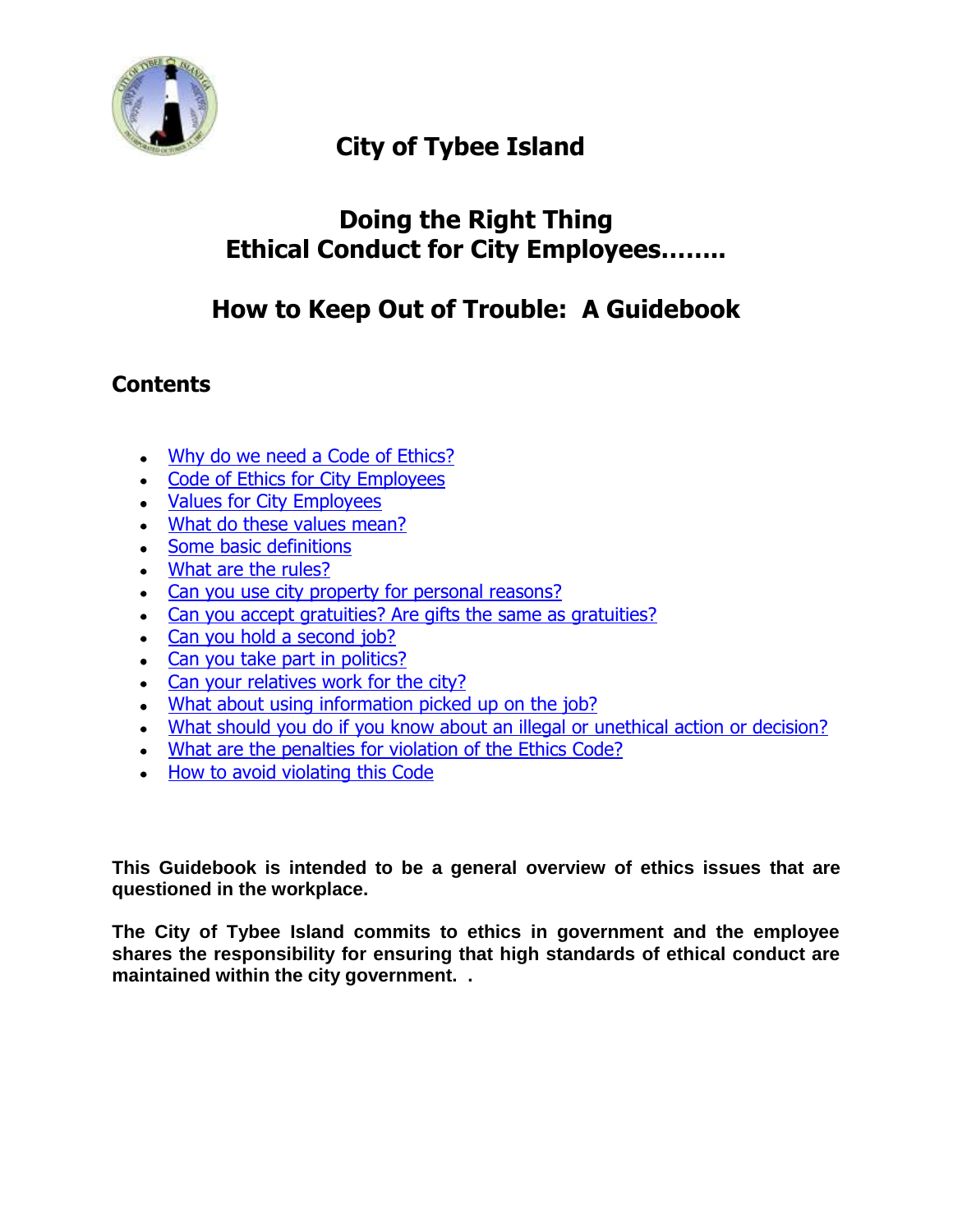## **1. WHY DO WE NEED A CODE OF ETHICS?**

A position in government is a position of public trust. For this reason, the standards of behavior for public employees are often higher than those for employees in the private sector.

As public employees in the State of Georgia, our behavior is governed by the Georgia Code of Ethics for Government Service, O.C.G.A. Section 45-10-1. We are required by law to avoid any action that might result in or create the appearance of misconduct or conflicting interest.

As employees in Tybee's city government, we are employed by the citizens of Tybee Island. We are judged not only by our official actions and conduct, but also by our personal activities when they are related to our work for the city.

The Mayor and City Council, elected by the citizens of Tybee Island, rely on us as its representatives to perform city business efficiently and economically, to protect city interests, and to meet the high ethical standards of public service.

Because high ethical standards are critical to a local government's credibility, all city employees must be familiar with the ethic laws that regulate their behavior and must be concerned with how their behavior is viewed by the public.

All of us --employees, supervisors, department heads and the city manager-- share the responsibility for ensuring that high standards of ethical conduct are maintained within the city government.

Although the city's Code of Ethics is new, the laws which it expresses are not new. They are state laws and, as public employees in the State of Georgia, we have always been required to obey them. Even though most of us have not known these laws exist, we are fortunate that there have been few violations. With the increasing attention on ethical issues in the press and elsewhere, we want to be certain that every employee understands what is right and what is wrong. This booklet has been distributed to make you aware of the laws and policies which affect you and to provide you with guidelines for behaving in a way that will help you stay out of trouble as a public employee.

## **2. CODE OF ETHICS FOR CITY EMPLOYEES**

Each employee of the City of Tybee Island should:

- Uphold the Constitution, laws and regulations of the United States, the State of Georgia and Chatham County and never be a party to their evasion.
- Uphold the charter, codes and regulations of the City of Tybee Island and never be a party to their evasion.
- Regard service to the public as the mission of all city employees, and always place service to the public above service to self.
- Treat all members of the public with respect, courtesy, concern and responsiveness, and never discriminate by dispensing special favors or privileges to anyone.
- Give a full day's work for a full day's pay, and give earnest effort to the performance of assigned duties as efficiently and economically as possible.
- Accept no special favors, privileges, benefits or gifts offered by a member of the public or by persons or businesses regulated by the city, doing business with the city or seeking to do business with the city.
- Use no city property, funds or time for personal purposes.
- Use no information gained confidentially in the performance of city duties as a means of making private profit.
- Make no private promise of any kind which is binding upon duties performed as an employee.
- Engage in no activity, either directly or indirectly, which is inconsistent with the conscientious performance of city duties.
- Demonstrate the highest standards of personal integrity, honesty and conduct in all activities in order to inspire public confidence and trust in city employees.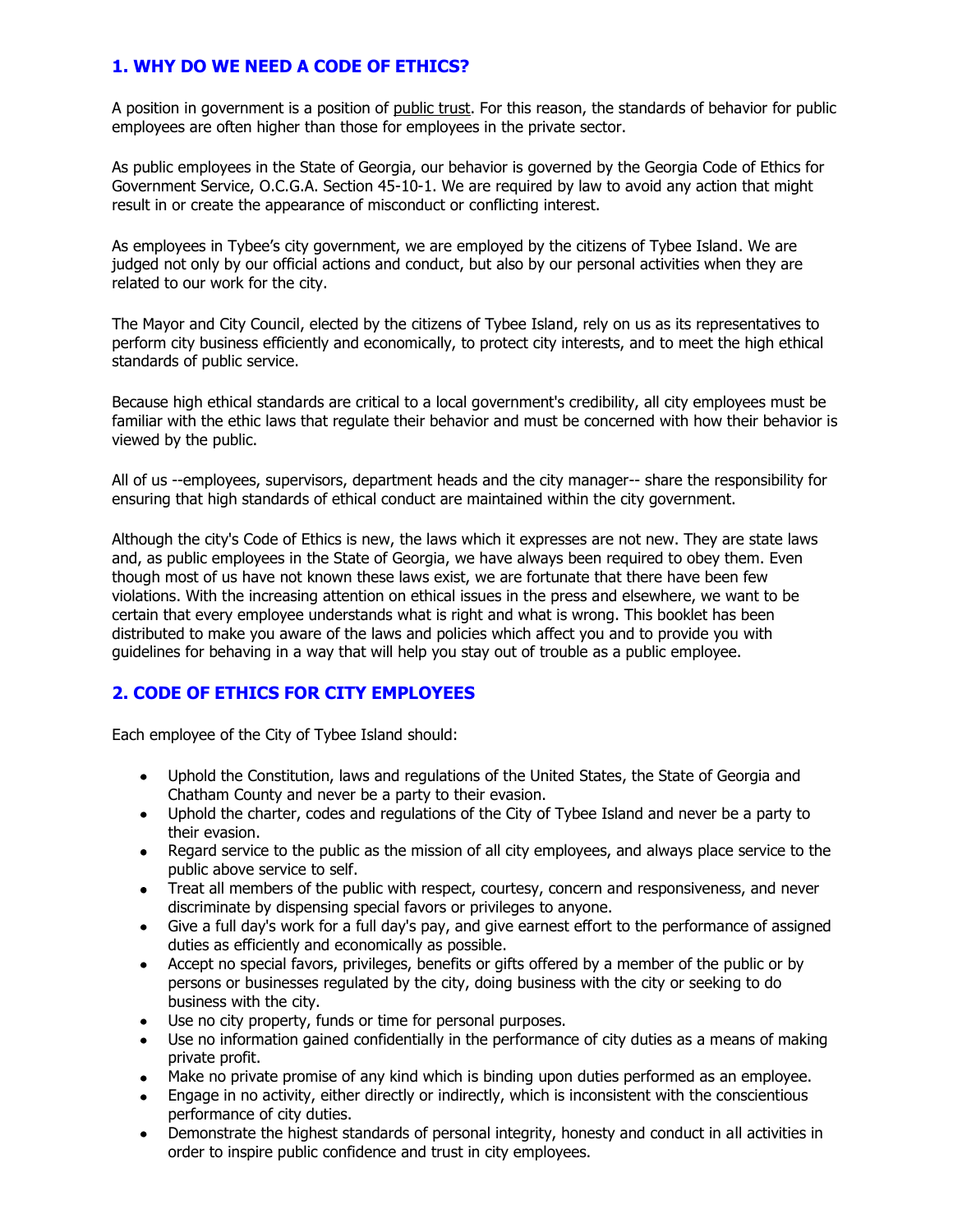Expose corruption, misuse of official authority or any action which harms the public interest wherever and whenever discovered.

## **3. VALUES FOR CITY EMPLOYEES**

There are ten universal values which guide and motivate ethical behavior. These values are:

- honesty
- caring for others
- integrity
- respect for others
- promise-keeping
- responsible citizenship
- fidelity or loyalty
- pursuit of excellence
- fairness
- accountability

Two additional values are especially applicable to employees involved in government:

- protection of public trust
- fiscal responsibility

These values are the foundation of the high standard of conduct expected of city employees. While it is true that some values will not apply to every situation, others will apply to all situations. Everything we do as city employees must be motivated by ethical values. If we are successful in meeting and maintaining the high standard expected of us, the city's government will be perceived as ethical, and we will be trusted as conscientious and dedicated to working on behalf of the citizens of Tybee Island.

As employees of a public organization, it is important that we work within a value system which will strengthen the public's confidence in our ability to serve the public interest.

The city administration has defined a set of values to establish our identity as an ethical and professional organization that is committed to serving the community. The organizational values of Tybee's city government are:

- efficiency
- accessibility
- effectiveness
- responsiveness
- equity
- proficiency

We, the employees, are the organization known as the City of Tybee Island. Our actions, individually and collectively, will communicate our values to the citizens we meet every day. It is our conduct that will determine whether this government is perceived as an ethical one.

## **4. WHAT DO THESE VALUES MEAN?**

**honesty, integrity -** comply with all laws, regulations, city policies, etc. while performing your duties; be truthful; do the right thing because it is the right thing

**promise-keeping** - if you say you're going to do something, do it

**loyalty** - show commitment to organizational values; be a team player; don't "do your own thing"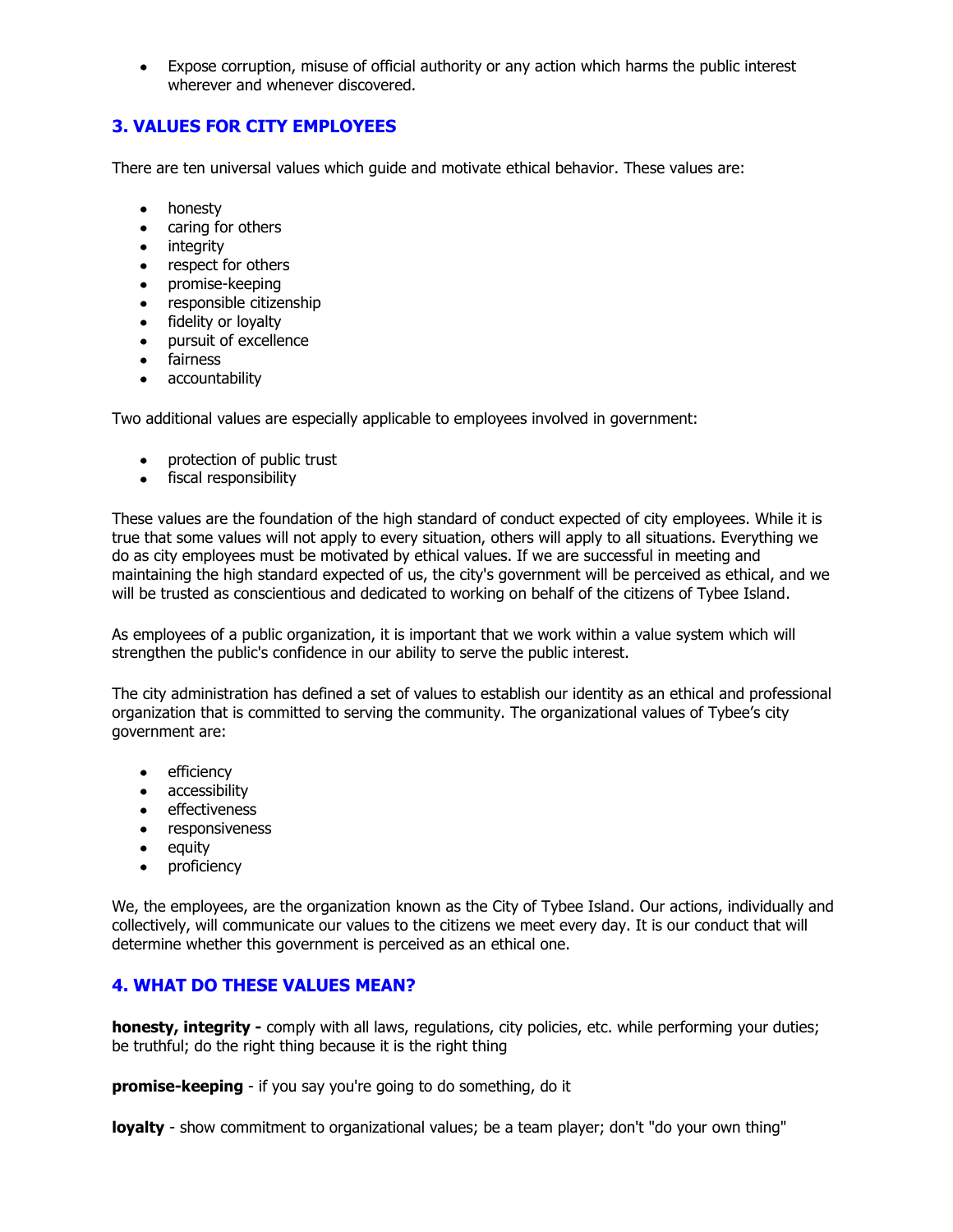**fairness** - be objective and impartial in decision making; treat all persons with equal courtesy and concern

**caring for others, respect for others** - practice the golden rule: do to and for others what you would like done to and for you in similar circumstances

**responsible citizenship** - do not violate the rights of others; put the public good above what is good for you; set a good example; tolerate no illegal or unethical actions by anyone

**pursuit of excellence** - approach every task with the idea that "if it is worth doing, it is worth doing right"; take pride in doing the best possible job that you can do

**accountability** - take responsibility for your actions

**protection of public trust** - take no action or make no decision which will harm the public or which will weaken the public's confidence in your ability to serve the public

**fiscal responsibility** - guard the "public purse" as if it were your own

**efficiency, effectiveness** - provide the best possible service to the public in the most cost-effective way

**equity** - provide an equal level and quality of service to all citizens and all areas of the community

**accessibility** - communicate openly and honestly with the public; be prepared for public scrutiny at all times

**responsiveness** - answer each citizen's questions thoughtfully, honestly and as fully as possible without violating department or city policies or the rules of confidentiality; if you don't know the answer, help the citizen obtain the answer from the appropriate person; respond to complaints promptly

**proficiency** - strive for a high level of competency in performing duties and responsibilities; work constantly to improve your ability to serve the public

#### **5. SOME BASIC DEFINITIONS**

As used in this guidebook, words and terms listed below shall be defined as follows:

**abuse** –the improper use of city resources for personal benefit without criminal intent - anything of value - includes not only money, but any type of service or consideration given for the benefit of an employee or for the benefit of another person or entity

**appearance of impropriety** - the perception that wrong-doing or misconduct may have occurred; when a "reasonable person" could "reasonably believe" that "where there's smoke, there's fire"

**benefit** – something of value offered to, accepted by, or promised to an employee or to a party with whom or which he or she has a substantial personal interest which includes self, household members, relatives, significant other person, household members of relatives, non-governmental civic groups, unions, social charitable, or religious organizations of which he or she is an officer, director, founding member or clergy member.

**city officer -** a city official who is not an employee

**conflicting interest** - a situation in which regard for a private interest tends to lead to disregard of a public duty or interest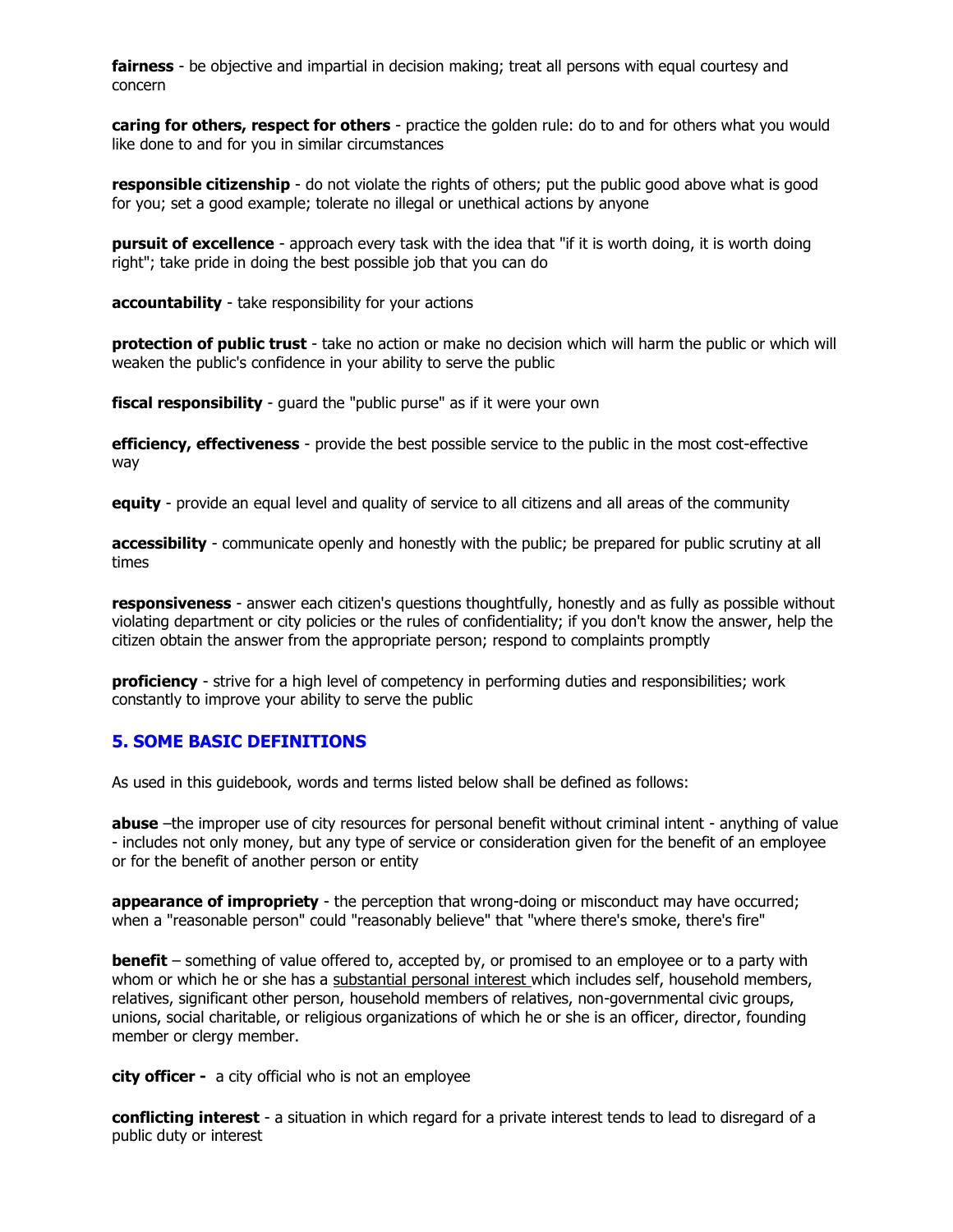**corruptly** - done with a wrongful intent and for the purpose of obtaining a benefit as a result of an employee's action or inaction which is inconsistent with the proper performance of public duties

**council member –** an elected official of the City of Tybee Island

**defraud** - to intentionally cheat or deceive for personal benefit; usually involves a violation of a civil or criminal law

**employee** - a person hired by the City of Tybee Island to perform work in return for wages or salary; all persons in full-time or part-time positions on a regular, probationary or temporary basis working within the jurisdiction of the City Manager

**ethics** - principles of right and wrong behavior

**gratuity -** something having financial value that is requested, offered, promised, or given with the understanding that the source will not receive equivalent payment or other consideration from recipient

**guideline** - an example; because guidelines cannot show every situation which might occur, it is the employee's responsibility to be sure he/she is not violating an ethics policy or rule

**official action** - any act, approval, decision, directive, disapproval, inaction, order, performance, nonperformance, recommendation, vote, or other result of an employee's participation in a City decision; decision made or action taken (or not taken) in performance of duties or responsibilities as a city employee

**official duties** - those duties performed on behalf of the city while an employee is "on the clock" and for which compensation is received from the city; this does not include activities engaged in "off the clock" which may involve similar types of skills

**political candidate –** a sitting council member, someone running for elective office or someone who ran for elected office

## **6. WHAT ARE THE RULES?**

1. An employee must not take any action or make any decision, whether or not specifically prohibited, that might result in or create the appearance of:

- using public office for private gain
- showing disrespect to any member of the public
- discriminating against or harassing anyone
- giving preferential treatment to anyone
- losing complete independence or impartiality
- impeding the efficiency or economy of city government  $\bullet$
- making a private promise or agreement which is binding on the city  $\bullet$
- making a decision on city matters outside of official channels
- adversely affecting public confidence in the integrity of city government

2. An employee must be particularly careful that private interests and activities do not conflict with public duties or adversely affect his/her ability to fulfill the responsibilities of the city position.

3. An employee must avoid the appearance of impropriety at all times.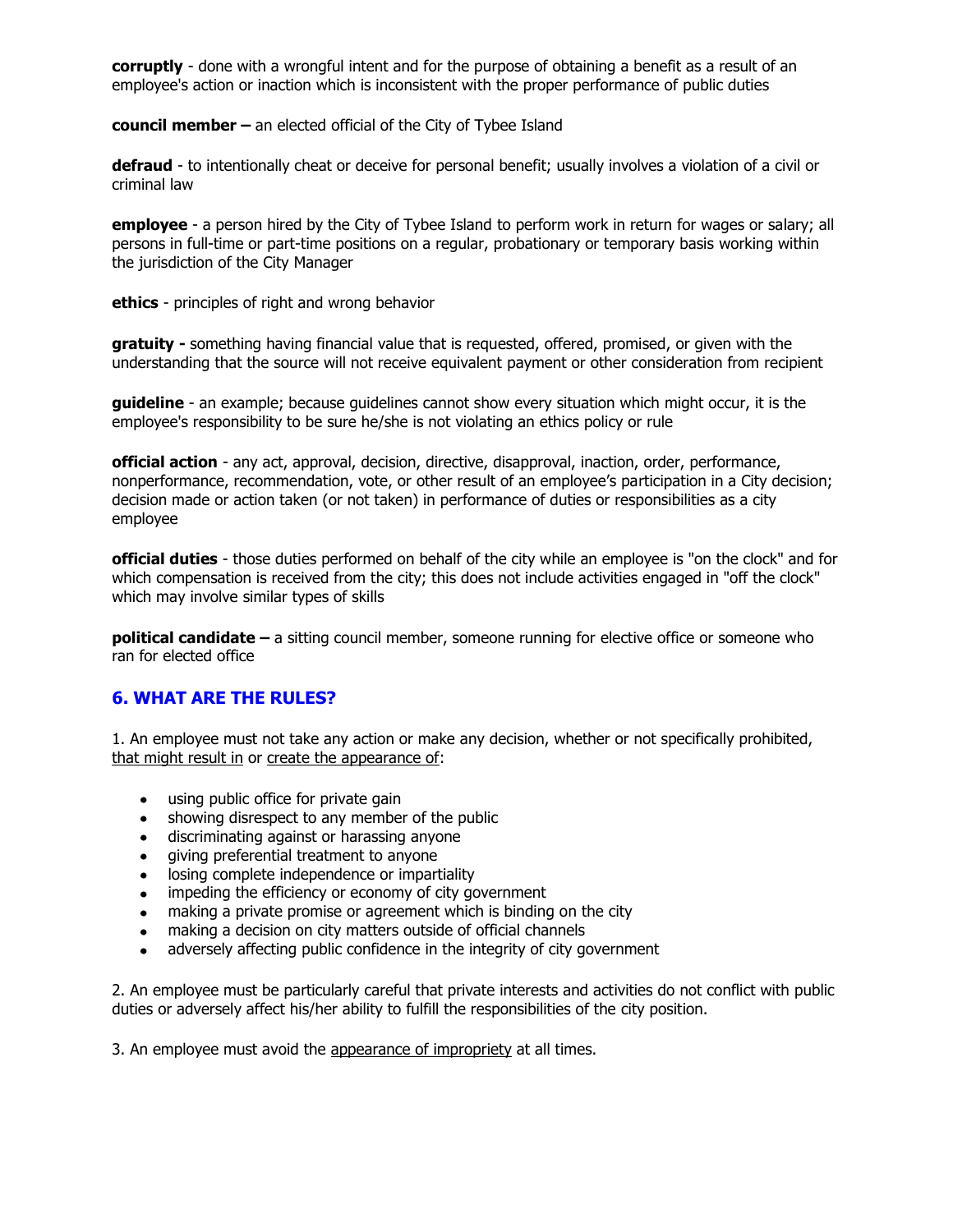## **7. CAN YOU USE CITY PROPERTY FOR PERSONAL REASONS?**

No, an employee has a duty to protect and conserve city property and to obey all rules and regulations regarding its use. An employee cannot use, or allow the use of, city property for personal purposes.

#### **DEFINITIONS**

**city property** - all city equipment, vehicles, supplies, facilities or other resources whether owned by the city or leased for city purposes

**personal purposes** - refers to any activity which is not performed as part of an employee's officially approved city duties and responsibilities

#### **GUIDELINES**

Examples of improper use or abuse of city property include:

- using city envelopes or postage to mail personal correspondence or other items.
- using the city photocopier or FAX machine for personal matters without reimbursing the city at the same rate charged to members of the public.
- using a city vehicle to run a personal errand (this does not apply to employees who work assigned shifts and will not have off-duty time to deposit a paycheck before the bank closes on payday).
- using a city telephone or using city time to engage in personal phone calls which last longer than a few minutes (brief personal calls may be necessary from time to time and are permitted, but don't abuse this policy by tying up city phones for personal business; personal long-distance calls at city expense are prohibited).
- using city computers, typewriters or word processors for personal matters unless all of the following conditions are met: 1) the use is not during working hours, 2) the use has been approved by the city manager, 3) the use is reimbursed at a rate determined by the city manager according to the type of equipment used and the purpose for which it is used.
- displaying posters, bumper stickers or other similar items with a commercial, political or other non-official message on city property (items of a non-partisan patriotic nature which are endorsed by the City Council are permissible).
- selling commercial products in a city building.  $\bullet$

## **8. CAN YOU ACCEPT GRATUITIES? ARE GIFTS THE SAME AS GRATUITIES?**

An employee must never request, accept or knowingly allow household members to accept a gift on behalf of any party from any source, a gift that would be illegal; involve activities that do not reflect appropriate conduct for an employee; or would cause conflicting interests in a pending city decision or future pending city decision of which they have knowledge; or give rise to the appearance of impropriety; or have inappropriate connection to or relationship with their city duties or positions. No employee may solicit any gratuity from any person.

#### **DEFINITIONS**

**gift -** a gratuity offered or received by an employee or a substantial personal relationship that has some kind of association with their city position

**gratuity** - something having financial value that is requested, offered, promised or given with the understanding that the source will not receive equivalent payment or other consideration from recipient

**solicit** - to ask or seek payment - offered and accepted; does not refer to items paid for by an employee at the same cost as would be paid by any member of the public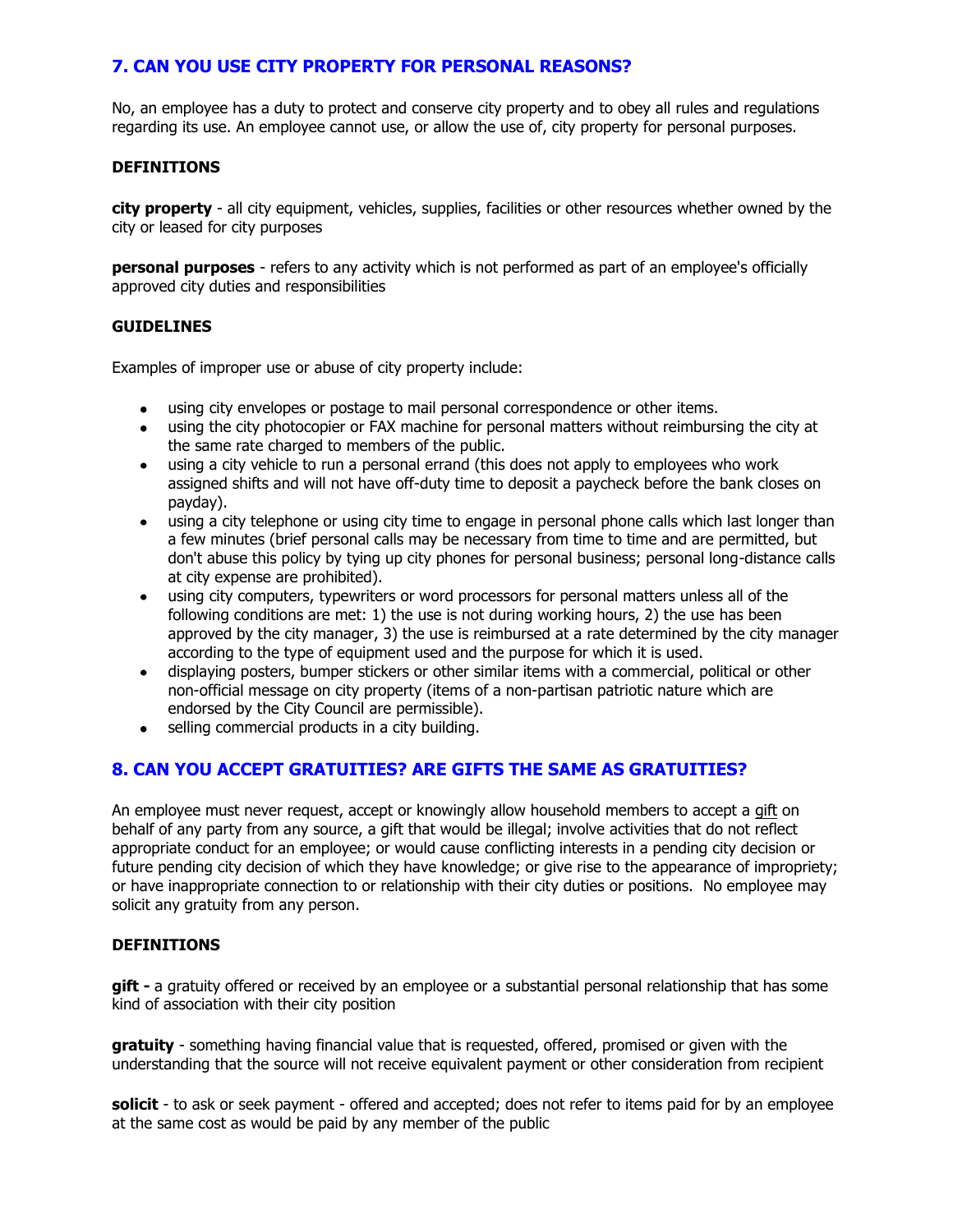#### **GUIDELINES**

Examples of items which are not considered unethical and may be accepted include:

- gifts given to an employee by a family member, personal friend or co-worker when the circumstances make it clear that it is the personal or social relationship which motivates the gift.
- local event courtesy tickets given to employees by event sponsors provided they are offered or made available to all employees on the same basis.
- an occasional meal consumed during business hours in conjunction with an official meeting with the source.
- retail discounts offered or made available to the general public or to all city employees on the same basis and frequency.
- promotional or advertising items visibly labeled with the name of the source having value less than \$50 that are generally distributed to employees.
- something accepted on behalf of the City that subsequently becomes City property.
- food and other refreshments consumed on City property during business hours.
- loans from banks or other financial institutions solicited or accepted on the same terms available to all members of the public.
- city services, use of city facilities or other things of value provided by the City which are generally available on the same terms and conditions to all employees, other City residents or to the general public.
- lawful, policy-adherent payment of compensation, salary, benefits, fees, commission or expense reimbursements associated with the recipient's City position or nonpublic business, employment, trade or profession that are clearly and verifiably not made to influence the recipient's participation in City matters.
- non-monetary, publicly presented awards, plaques, certificates of recognition, or similar items recognizing an employee's public, civic, charitable, political, professional or public service.
- something that is clearly and verifiably not connected to an employee's city position.
- something specifically allowed by the City Manager.
- an unsolicited tangible object relating to a special occasion such as wedding, anniversary, graduation, birth, illness, death, retirement, or holiday provided the object has value of \$50 or less and the aggregate total gratuities (including the object) from the source to the employee or his substantial person interest during the current calendar year is \$100 or less.

## **9. CAN YOU HOLD A SECOND JOB?**

Yes, but City employment is the first priority. Any employee may engage in outside employment, but only if the employee obtains written approval from the appropriate department head and if there is no conflict in working hours; the employee's job efficiency is not reduced; and there is no conflicting interest that could cause embarrassment to the city or to the employee. **See Section 46-46 of the Personnel Ordinances.**

#### **DEFINITIONS**

**outside employment** - employment before or after normal city working hours for any business, corporation, etc. including a business, corporation, etc. owned by the employee

**adversely affect** - interfere with normal performance of city duties because of fatigue, conflicting work schedules, etc. or prevent employee from responding to an emergency situation which might occur before or after normal city working hours

**conflict** - create an illegal, unethical or otherwise inappropriate relationship between an employee's obligation to the public good (the city) and his or her obligation to any private interest (his or her own or that of another employer)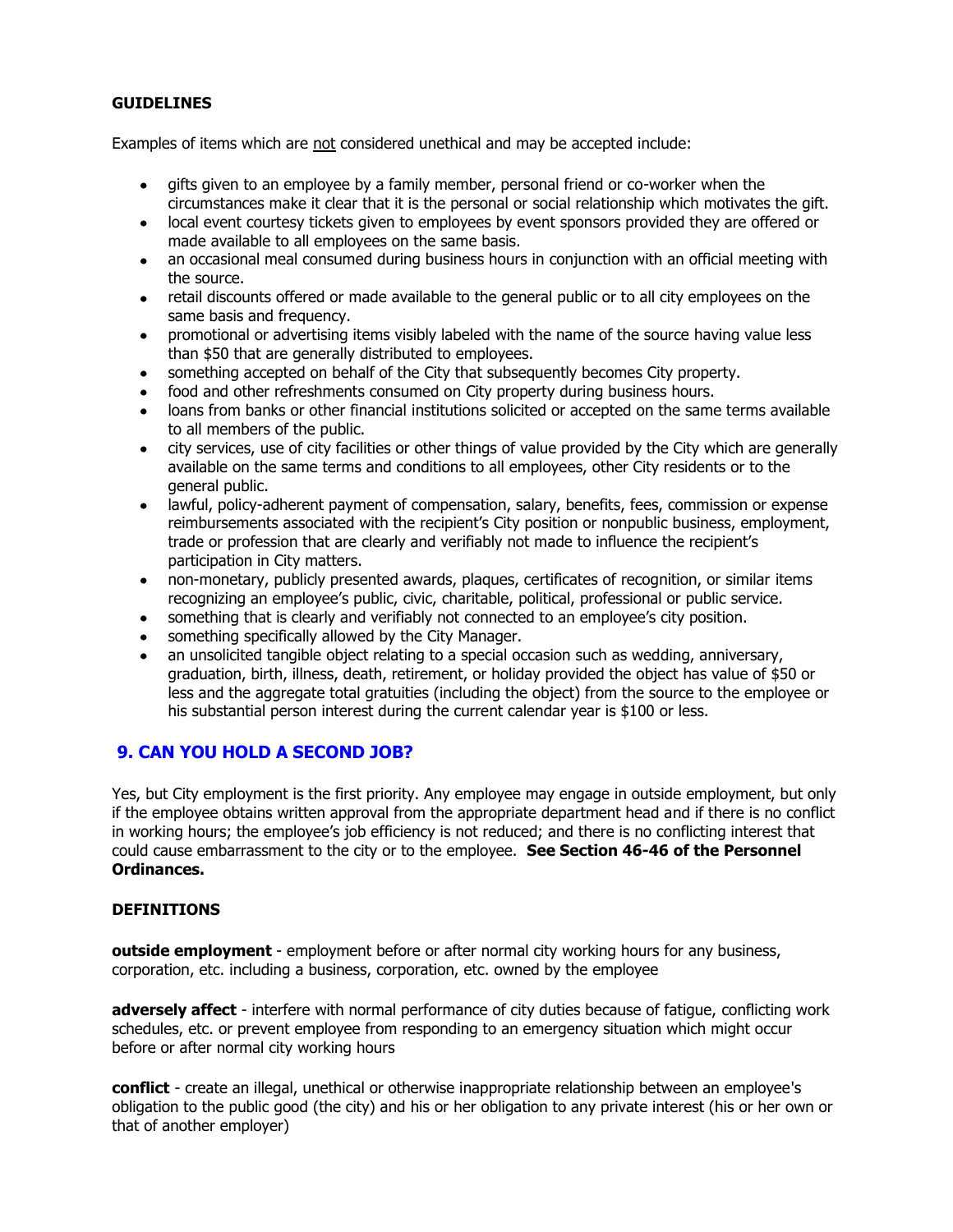#### **GUIDELINES**

Outside employment is improper if it:

- impairs your mental or physical capacity to perform city duties.  $\bullet$
- is likely to cause criticism or embarrassment to the city.
- requires your attention during official working hours or requires the use of city time or supplies.
- requires you to share or make use of official information that is confidential or not available to the general public except by request.
- promotes the use of your title or position with the city or implies an official city endorsement of  $\bullet$ your outside employer's business, service, product, etc.
- involves working for an employer who is doing business with the city or is likely to require  $\bullet$ inspection, permitting or other regulation or action by your department unless specifically exempted.
- creates a real or apparent conflict of interest.

## **10. CAN YOU TAKE PART IN POLITICS?**

That depends. Employees share with other citizens the right and responsibility to vote and to voice their opinion on public issues. However, because we are public employees and responsible to all the citizens, employees may not actively seek city elective office(s) or actively advocate or oppose the candidacy of any individual for nomination or election to any city office or engage in political activities during working hours nor engage in partisan political activities which would impair their ability to serve the public at large. **See Section 46-47 of the Personnel Ordinances**

#### **GUIDELINES**

Improper political activity includes:

- participating in an election campaign on behalf of or in opposition to candidates actively seeking city elective office(s).
- participating in an election campaign on behalf of or in opposition to a candidate for county, state or national office if such participation would impair your effectiveness in serving the city.
- using official authority or influence to interfere with an election or nomination to office or to coerce or influence another person's vote.
- placing signs, handbills or other materials on city property or engaging in any activity that may imply official city position regarding a particular candidate or issue.
- actively seeking city elective office(s) while maintaining status as a city employee.
- participating in any political activity which is likely to cause criticism or embarrassment to the city.

## **11. CAN YOUR RELATIVES WORK FOR THE CITY?**

Yes, except under certain conditions. **The Nepotism Ordinance #24-2006 second reading was passed on January 11, 2007.** It states that no member of the immediate family of a Department Head may be hired or transferred into a department where a potential supervisor-subordinate relationship would exist. No relative of the City Manager may be employed with the City. If two employees marry or become related, only one of the employees will be permitted to remain employed in the department. In addition, immediate family members should not be employed in the same City department unless already hired or transferred prior to the adoption of this ordinance. The City may consider requests for variance from this section on a case-by-case basis, and upon City Manager approval.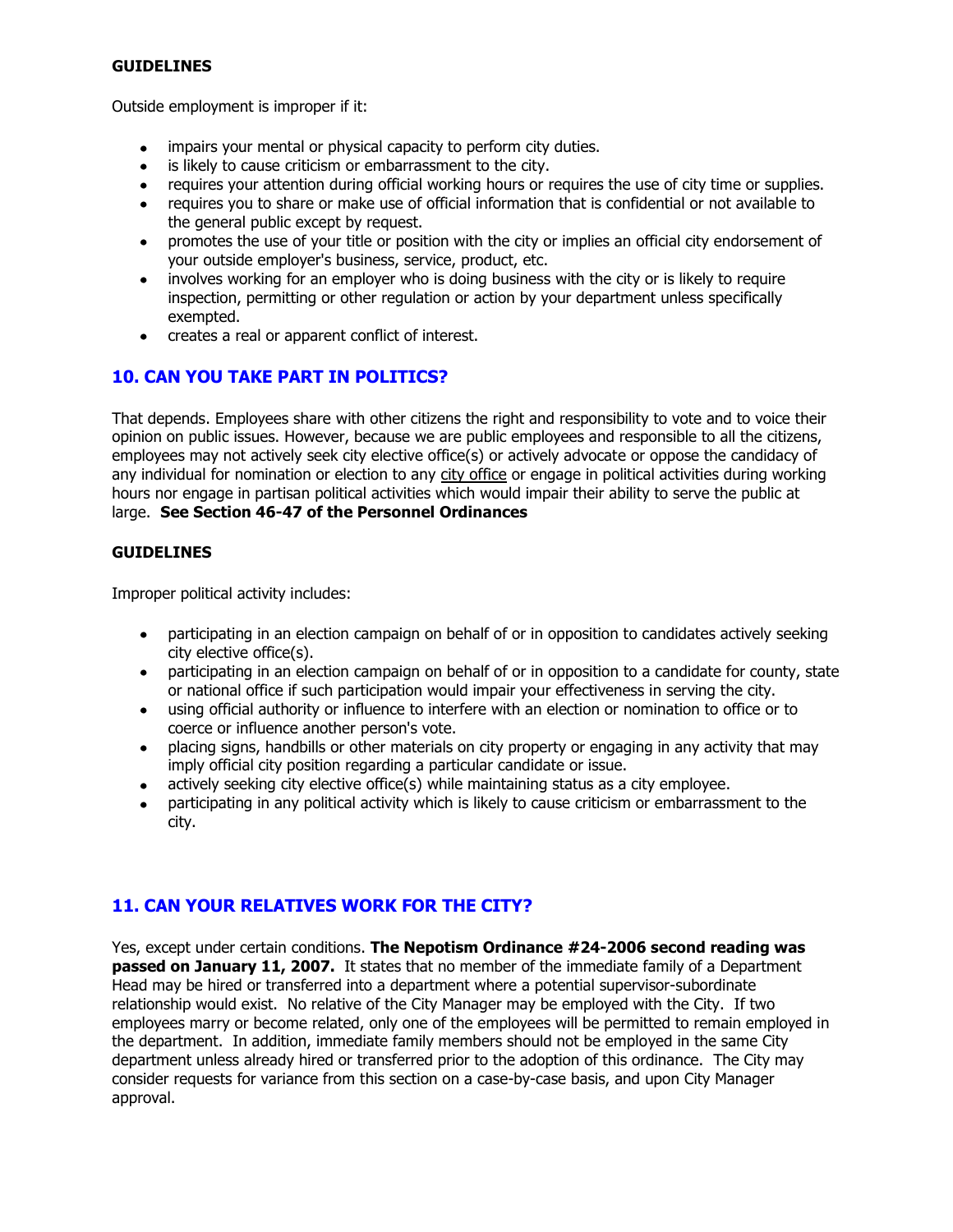#### **DEFINITIONS**

**Immediate family** - spouse, child, step-child, grandchild, parent, grandparent, brother, sister, half brother, half sister, uncle, aunt, nephew, niece, or the spouse of any of them. These relationships shall include those arising from adoptions. Persons who are married by common law marriage or who are living together without the benefit of matrimony are also considered related under the intent of this rule.

#### **GUIDELINES**

A relative may not work in your department if:

- you are delegated the responsibility to hire or dismiss other employees or to recommend the hiring or dismissal of other employees.
- you are in a supervisory position within your department and would have supervisory responsibilities over the relative.
- you are in a position to evaluate or appraise the performance of the relative.

## **12. WHAT ABOUT USING INFORMATION PICKED UP ON THE JOB?**

An employee may not divulge any information, other than public information, that was obtained as a result of his city position to gain personal advantage for himself or anyone else.

#### **DEFINITIONS**

**information obtained as a result of city position** - refers to any information that has not been distributed to the public through media reporting, direct mail, public hearings or published legal notices or information that is available to a member of the public only by request

**personal advantage** - refers to placing the employee or the recipient of the information in a position of advantage over the general public, a situation which constitutes a violation of the public trust; this does not refer to the divulgence or use of information in the performance of official duties

#### **GUIDELINES**

Examples of using information for personal advantage include:

- knowing that the price of real estate in a certain area will go up because of a proposed private development project that has not yet been made public and then purchasing real estate in the area or advising others to purchase before prices go up.
- disclosing the low bid on an item to be purchased or contracted by the city so that another bidder can adjust his own bid downward.
- hearing that city officials may take a particular action and "leaking" the information to a member of the press before the action becomes a matter of public record or is released to the press in general (this places the newspaper or reporter in a position of advantage over competitive newspapers or reporters).
- knowing that the city administration is investigating an employee for suspected misconduct and "tipping off" the employee or providing him with details of the investigation.
- using city records to compile mailing lists for use in an outside employment situation (these  $\bullet$ records are public and available to the public upon request, but it is improper for an employee to use such records for personal gain).